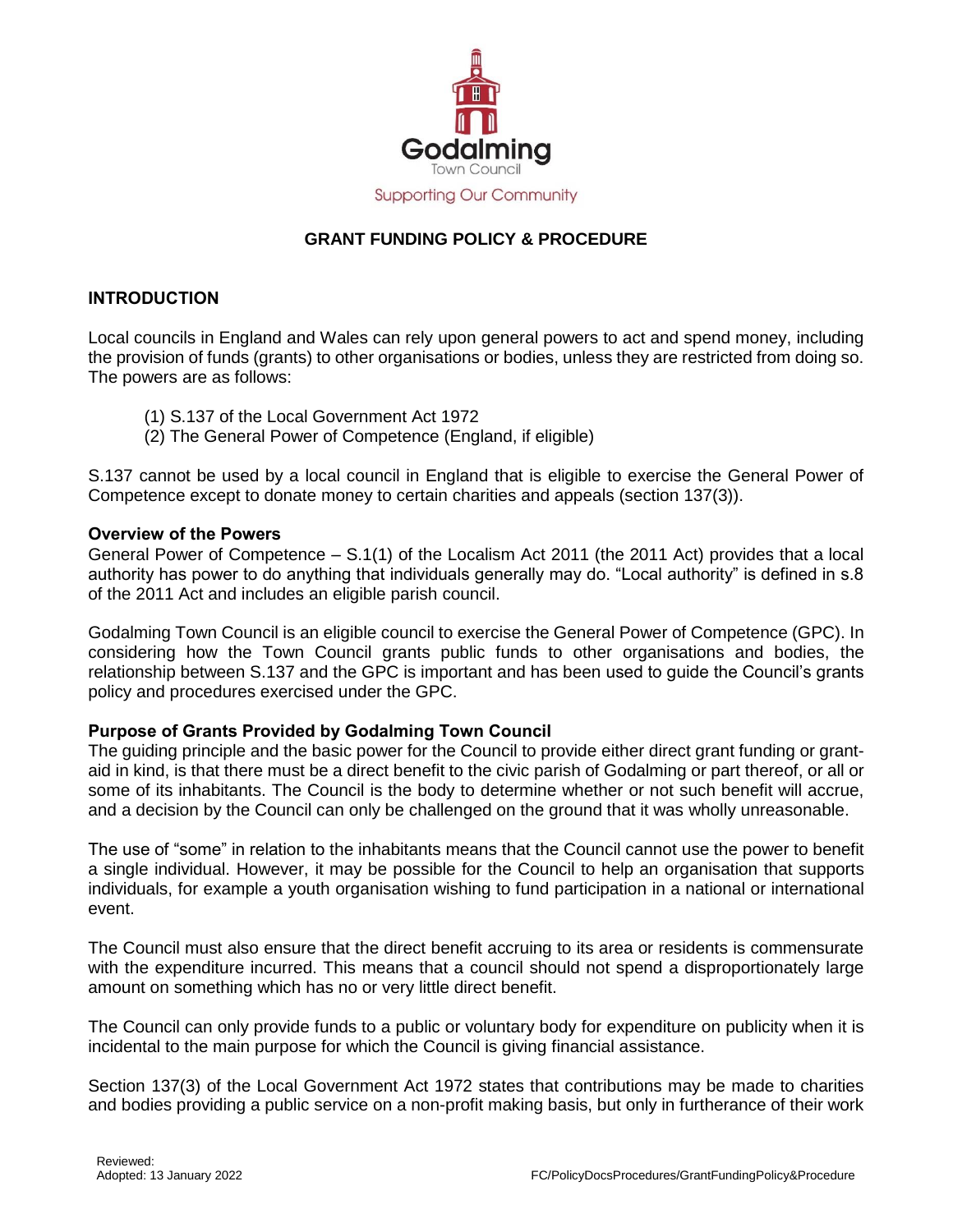in the United Kingdom. It is unlawful for a council to contribute to a charity or a public service body operating overseas, or to a fund established to help persons outside the UK.

Contributions to UK charities and bodies providing a public service do not have to bring any direct benefit to the council's area or to its inhabitants.

### **Authorisation of Expenditure**

As Councillors are collectively expressing an opinion as to the commensurate local benefit, grants provided by Godalming Town Council must be properly authorised by resolution.

## **Contributions to Voluntary Bodies, Charities etc.**

Where a council provides financial assistance it will require the body or charity to furnish a written statement of how the money has been spent, within 12 months after the assistance has been given.

## **TYPES OF GRANTS**

Godalming Town Council will allocate funds for the provision of council funded grants as part of the annual budget setting process. At the meeting of the Policy & Management Committee following the approval of the budget by Full Council, Members will apportion the grant funds to the differing schemes provided by the Council.

### **Service Level Agreements**

Service Level Agreements (SLA) are an instrument through which the Council guarantees a specified level of financial support for an agreed period of time for the provision of a specific service that benefits the community. Such arrangements allow the service provider the financial security to invest in the service and the Council with measurable outcomes for the support provided. SLA's will run from April to the following March for the number of years agreed by the Council. No single agreement is to exceed 4 years before coming back to Council for review/renegotiation/renewal.

All SLA applications are to be supported by a statement of the purpose of the SLA funding, the last two years' of audited accounts of the service provider, or in the case of a new organisation a full budget proposal and the name and position of the proposed signatories for any agreed SLA. The statement of purpose is to include how the service to be supported will provide a direct benefit to the civic parish of Godalming or part thereof, or all or some of its inhabitants, along with the proposed measurable/definable outcomes.

SLA's, whilst providing a degree of certainty for service providers and council alike, can commit a significant amount of the Council's available grant funds. Councillors, when considering either the renewal of an existing agreement or the awarding of a new SLA, will be required to consider the accumulative effect of SLA funding on the ability to provide one-off project funding through Community Grants or the General Grants Scheme. It is for the Council to determine the overall amount of funding provided for grants support. The level of funds to be allocated in the revenue budget will be agreed annually as part of the budget setting process. As such, decisions regarding the renewal of existing or the awarding of new SLA's will be taken in the September preceding the April of the first year of the proposed or renewed agreement.

All proposals for the renewal of an existing SLA or the awarding of a new SLA are to be considered at the September meeting of the Policy & Management Committee. It is for that committee to determine whether to approve an SLA, if within its delegated authority, or to recommend its approval to Full Council in accordance with Financial Regulations if it exceeds delegated spending authority. Additionally, it will be for the Policy & Management Committee to recommend whether any new SLA should be funded from within the existing grants budget or whether the grants budget should be increased to fund the new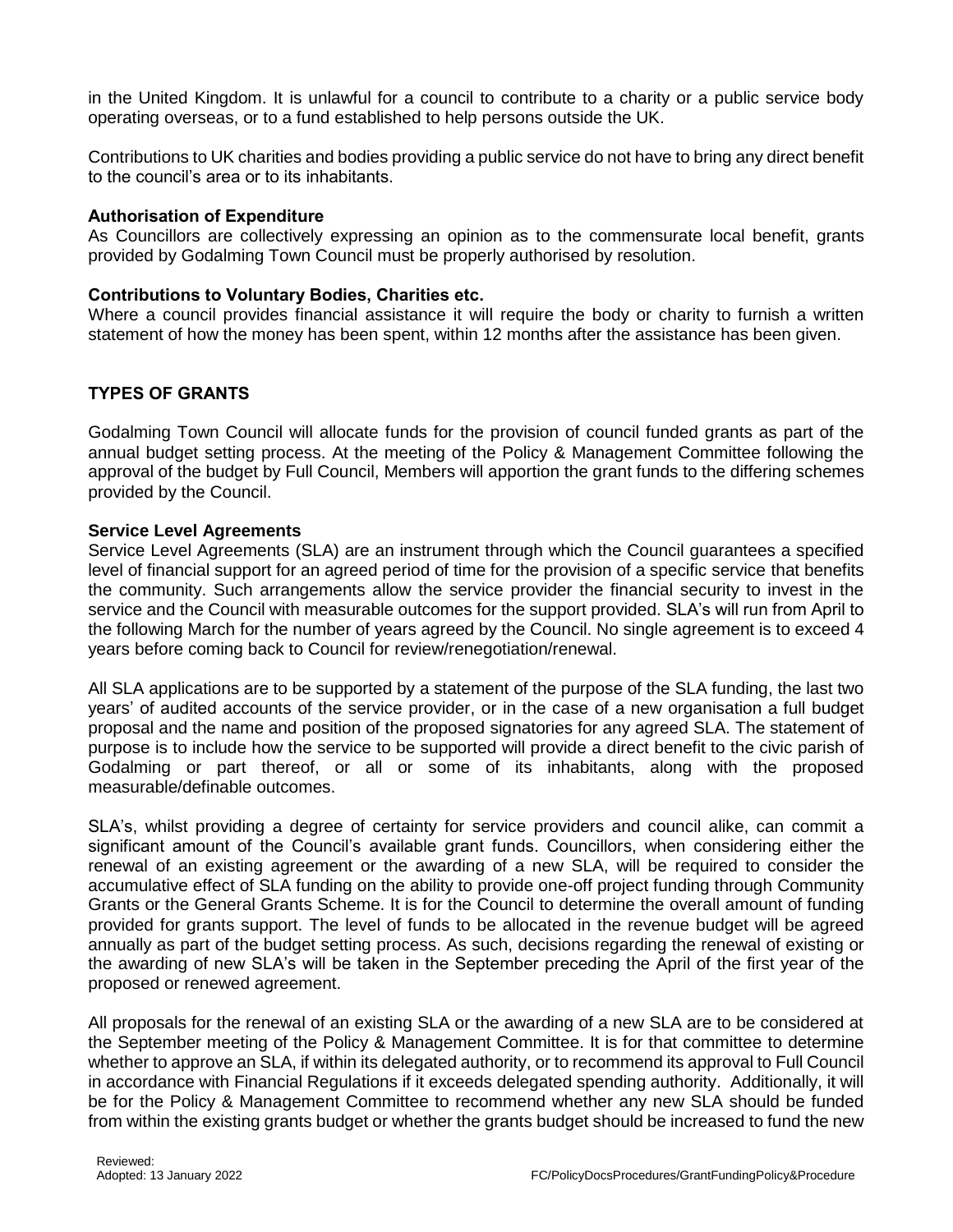SLA and by what amount. If required, recommendations of the Policy & Management Committee relating to an SLA requiring approval by the Full Council will be considered at the next meeting of the Full Council.

Decisions of the Council that require additional expenditure will be included as part of the budget setting process. The budget setting process will determine whether a recommendation/decision of the Council can be funded from existing resources or whether additional precept funding is required.

Members will also wish to note that in accordance with Financial Regulation 1.14, any agreement that would commit the Council to an expenditure, whether as a one off or accumulative payment, in excess of £50,000 is required to be approved by Full Council.

#### **Community Grants**

The Council's Community Grants Scheme is aimed at providing grants of less than £1,000 for initiatives identified by Members that are of benefit to the local community, or which community groups and residents have brought to the attention of Members as being of benefit to an area within the civic parish of Godalming or will provide a benefit to residents of the parish.

The allocation of funds to the Community Grants Scheme will be divided into two accounting periods, 50% of allocated funds will be available for grant awards made by the Policy & Management Committee between April and August (4 meetings) with the remaining 50%, plus any uncommitted fund from the first tranche, being available for consideration by the Policy & Management Committee between October and March (4 meetings). Except where it has been called because of the cancellation of a scheduled meeting, grant applications will not be considered at extraordinary meetings of the Policy & Management Committee.

The Community Grants Scheme is split into two award levels.

For applications up to £500, the application requires the support of at least one Member of the Council in order to bring it to committee. The Member supporting the application is required to email the Town Clerk with the details of the initiative/project, setting out:

The aim of the initiative/project. Who it will benefit. The sum being applied for and the purpose for which the funds will be used. Who will be responsible for the delivery of the project.

For applications between £501 and £1,000, in order for it to be placed before the Committee, in addition to the information required above the email to the Town Clerk is to provide the name of at least one other Councillor supporting the initiative/application. All named Councillors are to be copied into the application email.

On receipt, the Town Clerk shall bring any such application to the next available meeting of the Policy & Management Committee.

The criteria for a Community Grant award should meet the basic selection criteria of the General Grants Fund, ie. be of benefit to the community.

For organisations that do not have a bank account, funds will be held by the Town Council, who will make appropriate arrangements to pay suppliers direct/reimburse costs on production of receipts. Funds will not be paid into personal accounts without proof of expenditure.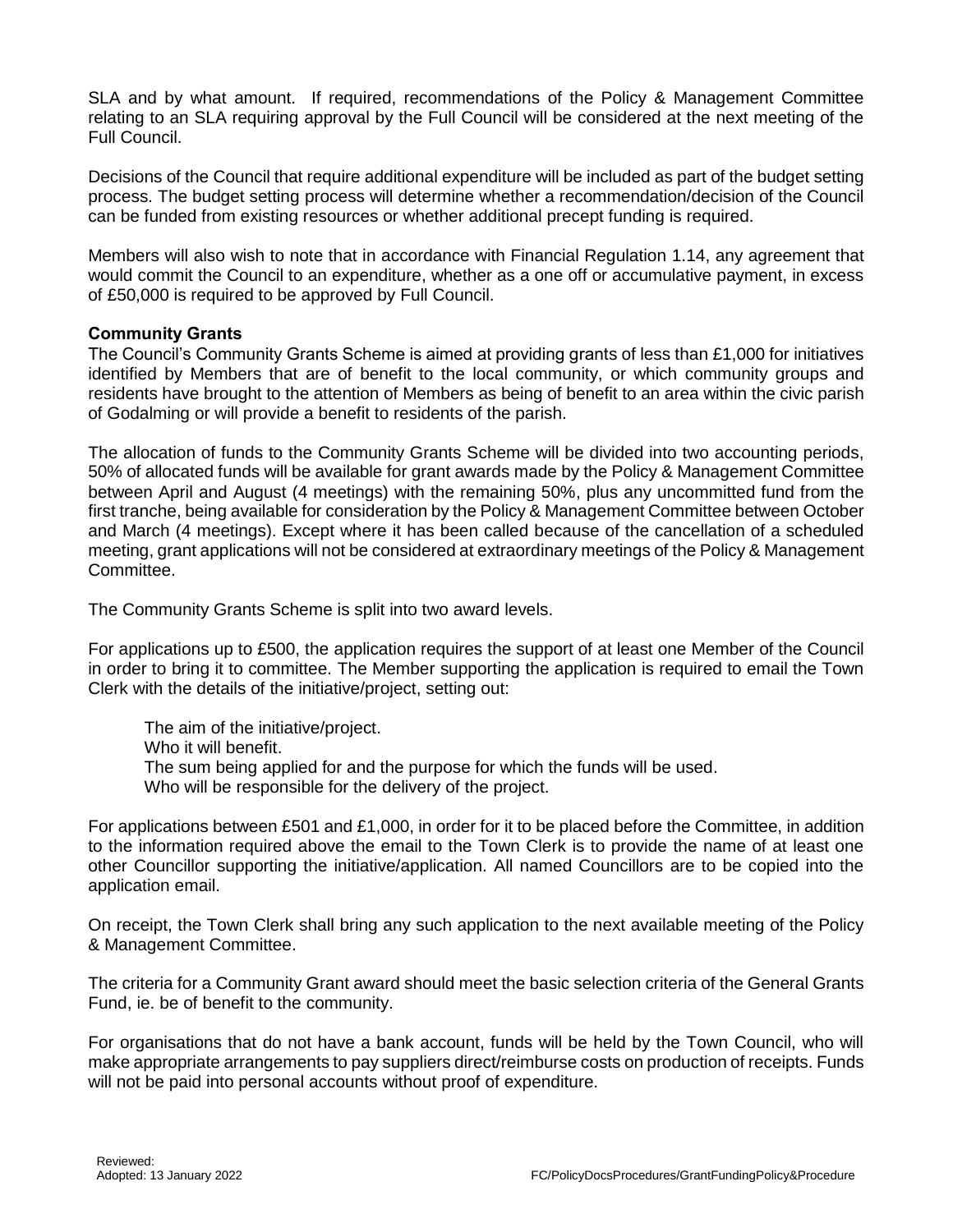## **General Grants**

The General Grants Fund is available for applicants from:

- Organisations located within the civic parish of Godalming wishing to apply for grant support from the Council in excess of £1,000 for a one-off specific project.
- Organisations based outwith of the civic parish of Godalming applying for any level of grant support.

To apply for a General Grant from Godalming Town Council organisations will need to complete an application form and submit it to the Town Clerk at least three weeks prior to the September meeting of the Policy & Management Committee. The submission deadline date and committee meeting date for consideration of both SLA and General Grant applications will be posted on the Council's website following the approval by Full Council of the Schedule of Council Meetings.

#### **Urgent Applications**

If a situation arises where, due to unforeseen circumstances, a community group or organisation that provides a benefit for the residents of the Parish of Godalming needs to seek grant funding in order to continue to operate, it may submit an application at any time to the Town Clerk for consideration by the Council. In making an urgent application the applicant must:

- Complete the normal General Grant Application Form.
- Provide a covering letter stating why the application cannot be deferred to the annual General Grants award meeting. The covering letter will need to explain, if the reserves held by an organisation are greater than the amount being applied for, why the organisation is unable to use its reserves.
- Provide a full set of accounts, including current in year balances, liabilities and assets.

On receipt of an urgent application and having confirmed the application meets the grants criteria, the Town Clerk will, in consultation with the Chair of the Policy & Management Committee, bring the application forward for consideration by Members.

In considering an urgent application, if the application is submitted before the September General Grants award meeting, up to 50% of the General Grants fund may be awarded. If an urgent application is submitted after the September General Grants award meeting, Members may make an award from any balance remaining in the General Grants Fund or if the grant applied for is greater than the remaining balance, an award of an amount no greater than 50% of the original amount allocated to the General Grants Fund. In doing so any shortfall between the remaining balance and the sum awarded is to be funded from either the Emerging Projects Fund and/or General Reserves as advised by the RFO and agreed by Members.

If an urgent application is granted an award in excess of the available General Grants Funds, any end of year balance from the Council's Community or Carbon Reduction grant funds are to be vired to either the Emerging Projects Fund or the General Reserve as appropriate. However, if those balances are less than the amount required to replenish funds drawn from the General Reserve, the outstanding balance is to be taken from the immediate following year's General Grants Fund allocation (this will mean that unless Members choose to increase the overall funds available for grants during the budget setting process, the following years General Grants Fund will be reduced). If an urgent grant application was supported by funds taken from the Emerging Projects Fund, only the end of year balances from the Community Grants and Carbon Reduction Funds are required to be used to replenish the Emerging Projects Fund.

#### **Carbon Reduction & Biodiversity Fund**

Godalming Town Council's Carbon Reduction & Biodiversity Fund provides funding towards projects where a primary aim is to reduce  $CO<sup>2</sup>$  emissions in Godalming and promote biodiversity. The fund is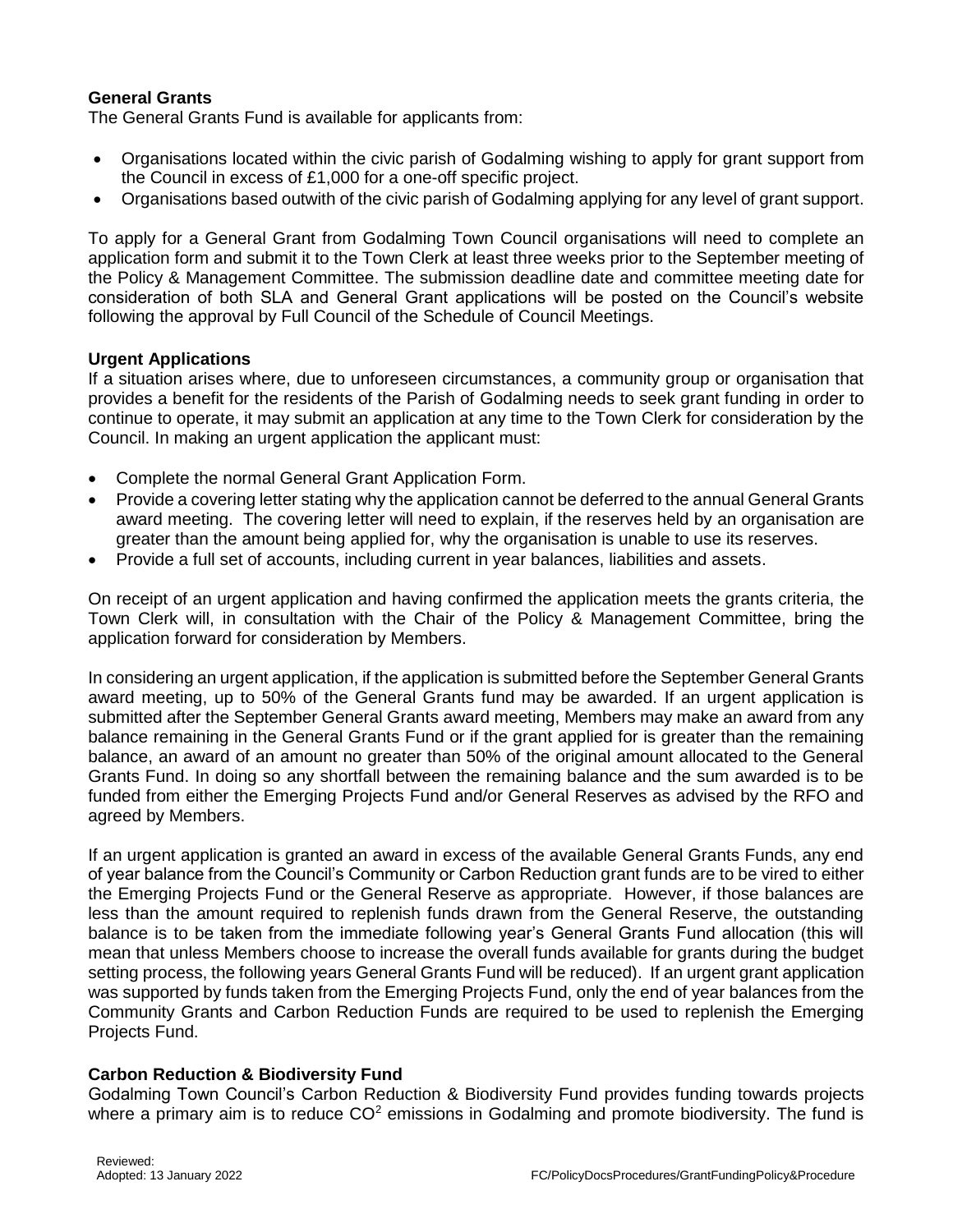designed to support activities such as (but not limited to): practical work, feasibility studies/research projects, awareness raising or training.

The Council anticipates that projects which fit into one or more of the following themes to be eligible for this grant, though innovative schemes which further the aims of this grant, but do not fit within these categories are also welcome to apply.

- Energy conservation and renewable energy,
- Reduction in energy use in homes, businesses and elsewhere,
- Low carbon transport,
- Farming and food, particularly the production, sale and consumption of preferably organic locally sourced food
- Community involvement in reducing CO2 emissions
- The creation, restoration or enhancement of wildlife habitats

The primary criterion for carbon reduction applications to the fund is  $CO<sup>2</sup>$  savings per pound spent. Carbon reduction grants are intended to help facilitate projects whose primary aim is to reduce  $CO<sup>2</sup>$  emissions within Godalming parish. Although not required, applications who are able to provide a quantitative estimate of  $CO<sup>2</sup>$  savings that result from their proposed activity will be favoured.

The primary criterion for biodiversity applications to the fund is biodiversity net gain.

The fund can endorse projects which enable applicants to leverage income from other sources or be the full and only sponsor of the project.

The application form and guidance notes for the Carbon Reduction & Biodiversity Fund are available on the Council's website. Applications are to be submitted to the Town Clerk. Applications for this fund will be considered by the Environment & Planning Committee in July and November of each year.

The submission deadline dates and committee meeting dates for consideration of Carbon Reduction and Biodiversity Fund applications will be posted on the Council's website following the approval by Full Council of the Schedule of Council Meetings.

## **GRANTS CRITERIA – SLA, COMMUNITY & GENERAL GRANTS**

#### **General Grants, Service Level Agreements – Minimum Criteria**

(You must meet this for your application to be considered)

- Groups applying must provide the following with their application:
	- $\checkmark$  Constitution or aims
	- $\checkmark$  Copy of accounts (these will not be required for a new organisation)
	- $\checkmark$  Copy of budget for current financial year
	- $\checkmark$  Copy of last annual report to members (this will not be required for a new organisation)
	- $\checkmark$  The group must have a bank account in the name of the group.
- Additionally, applicants for Service Level Agreements must also provide:
	- $\checkmark$  Statement of the purpose of the SLA funding
	- $\checkmark$  Last two years of audited accounts or in the case of a new organisation a full budget proposal
	- $\checkmark$  Name and position of the proposed signatories for any agreed SLA.